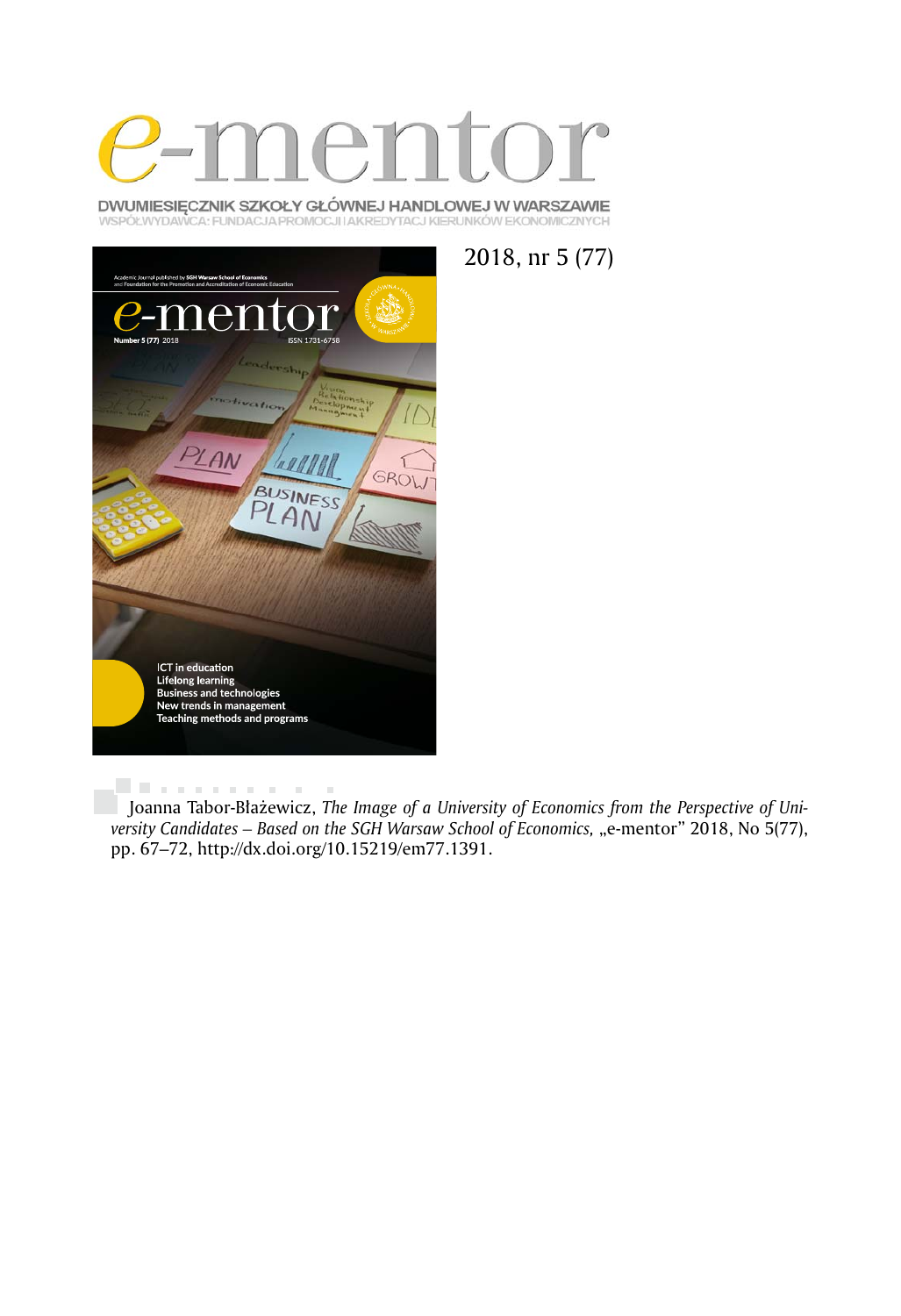

# The Image of a University of Economics from the Perspective of University Candidates – Based on the SGH Warsaw School of Economics

*Joanna Tabor-Błażewicz*\*

*The article addresses the concept of university image and its impact on student satisfaction and loyalty. It discusses the factors connected with the need to build and sustain an appropriate image of a university and offers an original definition of a 'university of choice.' It also presents survey results (over 400 respondents) regarding the image of a Polish university of economics – SGH Warsaw School of Economics – from the perspective of university candidates.*

## Introduction

University image is every recipient's own, individual notion of a university arising from the information they have learnt about it, whether intentionally or accidentally (Stachura, 2006, p. 362). The notion (opinion) of the environment about a university develops through the confrontation of the messages sent by the university with information from other sources, for instance, one's own experience, other people, competitors or mass media (Krzyżak, 2009, p. 120). Therefore, university image is how the university is seen by its environment, especially in the education market, and more specifically it is the aggregate of subjective notions and of knowledge about the reality that emerged as an outcome of the perceived impact of the communications (Białoń, 2012, p. 368). To sum up, university image is the aggregate of the notions and knowledge about the university that have developed based on the messages communicated by the university to its environment.

The image may consist of a number of elements, for example, the quality of education, the place where the university is based, the academic ethos, the ranking against competition, the economic conditions of learning, the communication with the environment, student life (Stachura, 2006, pp. 362-363). It is worth to mention, that American studies also include athletics/physical education (Arpan, 2003, p. 104), usually left out in European studies. Factors such as reputation or tradition of a university are of importance – they were first listed in the 2005 study involving 630 first-year students from universities of economics in Poznań,

Kraków, Katowice and Wrocław and from the SGH Warsaw School of Economics (Oczachowska, p. 170). Other significant image determinants are: ranking against the competition, education quality and level, competencies of the faculty and opinions about the university – as shown in another study, involving 157 students of universities from the Dolnośląskie Province (Ryńca & Miśko, 2016, p. 229).

The image is not given once and for all, but it changes depending on various factors and developments taking place both within the university and in its surroundings, among competitors.

University image functions in combination with the identity and reputation of the university, and the correlations between them as shown in the multi-dimensional model developed by L. Steiner, A.C. Sundström and K. Sammalisto (Figure 1). The internal area comprises organizational identity (strategic, structural and cultural dimensions) and symbolic identity, expressed for instance through buildings, artefacts and aesthetic impressions. The external area is identified with reputation of the university, which consists of public relations and corporate social responsibility activities.

Due to its limited volume, this paper focuses exclusively on university image in the eyes of university candidates, even though they are not the only recipients of university image. That group includes also: students of a particular university, its graduates, employees, families of those groups, competing and partner universities, businesses working with the university – who may potentially find employees among the students or whose employees have graduated from the university. Moreover, entities that finance the university's teaching and research activities, associations working with the university, the media, and the local community belong to that group as well. The majority of the above groups may include both Polish and foreign stakeholders. It should be emphasized that the image of a particular university may vary considerably depending on the study group; besides, representatives of various groups may base

<sup>. . . . . . . . . .</sup> \* SGH Warsaw School of Economics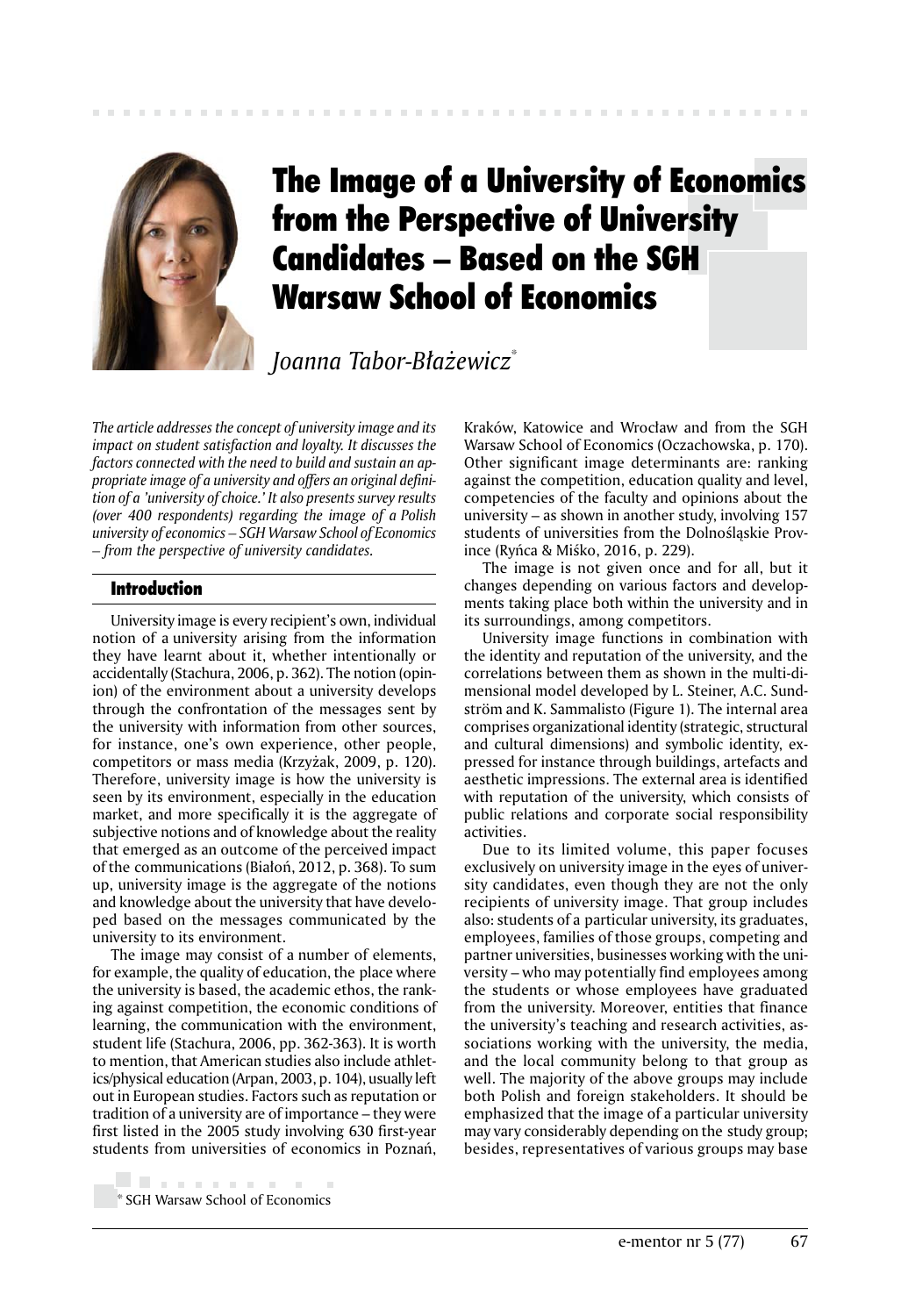



Source: Steiner, L., Sundström, A.C., Sammalisto K. (2013). An analytical model for university identity and reputation strategy work, *Higher Education*, *65*(4), p. 409.

their assessment of the image on different criteria. In studies carried out at universities in the USA, students (the first study group) listed three factors contributing to the image: academic factors, athletic factors (which included a perception of the university as an excellent place to spend your time) and the extent of media coverage. Respondents belonging to the second study group (adults, non-students) also mentioned the opinions of their family and friends, the education level and the extent of individual fanship (Arpan, 2003, p. 110).

## Reasons for studying university image

The introduction of the Bologna process and the related harmonization of academic grades across the European Union already contributes, and may contribute even more in the future, to increased mobility and further reinforcement of the competition between academic centers, which may eventually lead to the demise of the weakest facilities (Alves, 2010, p. 73). For example, in 2015, 1.6 million students in Europe chose university studies in a country other than the one where they graduated from high school, with 46% commencing undergraduate studies and 41% enrolling on graduate programs. Almost one third of them chose the United Kingdom (27%), followed by France (15%) and Germany (14%) (Eurostat, 2017). The indicated Eurostat data published in 2017 show that the highest share of foreign students in the total number of students was recorded in Luxembourg (46%), the United Kingdom (18.5%) and Cyprus (17.5%). The said ratio was the lowest in Slovenia (2.7%), Poland (2.6%) and Croatia (0.5%).

One way for a university to increase its competitive edge on the market of higher-education schools is to build its lasting and appealing image in the eyes of candidates – to distinguish itself from other universities and make the candidates want to get in. However, it is also important not to misrepresent the actual qualities of the university since candidates who later become students will verify the marketing slogans that attracted them in the first place.

Those who stress the importance of building an appealing image of a university often mention how difficult it is to promote an education service – due to its intangible and specific nature. This intangibility causes a number of difficulties, for instance, when it comes to presenting the offer and defining the candidates' expectations, and it increases the decision-related risks, while the specificity lies in the fact that the service is used (for some people) only once in a lifetime. Higher education choices are accompanied by mental pressure, the service is provided over a long period and the final evaluation of the decision is highly deferred (Krzyżak, 2009, p. 124). Actually, similar aspects pertain not only to universities but also to schools at a lower level of education (Pietrulewicz, 2014, p. 23).

## Impact of university image on student satisfaction and loyalty

The effects of university image go beyond attracting candidates. Studies on the correlation between university image and satisfaction of the students of a particular higher-education institution were carried out, among others, in Spain (the group of respondents consisted of 6675 students from Spanish universities). The study measured the cognitive image, the affective image, the overall image and the university satisfaction. The cognitive image involved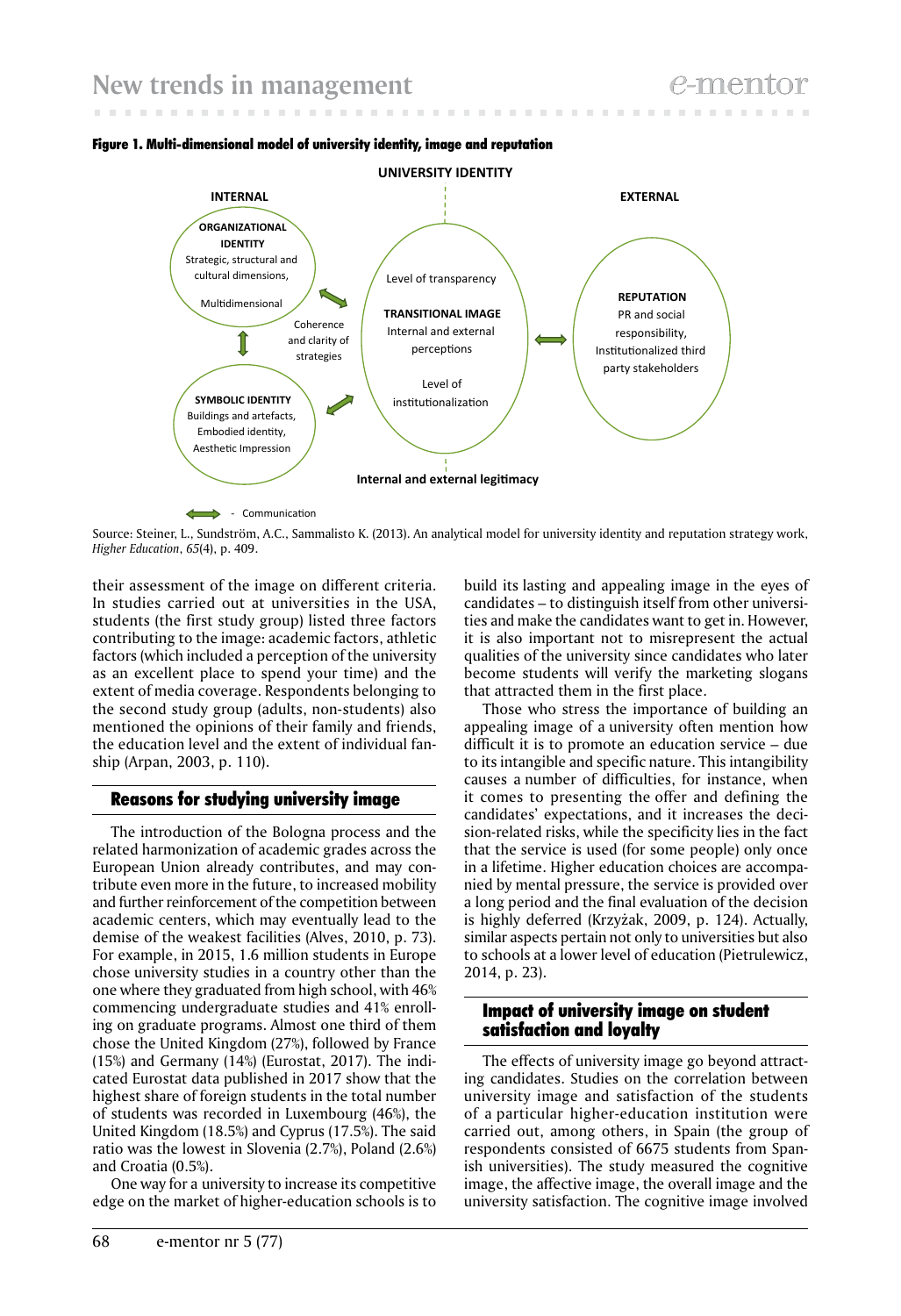21 elements, including reputation, prestige, challenging access, quality of teaching, requirements, faculty, to name a few. The affective image focused on four feelings related to pleasure, boredom/stimulation, stress/relaxation and gloom/joy. The overall image could be rated as either positive or negative. Satisfaction was measured through comparison with the prior expectations towards the university and comparison with a perfect university and taking into account the current university satisfaction level (Beerli Palacio, 2002, pp. 493-494). The cited article demonstrates that the cognitive aspect influences the affective aspect and together they form the overall image, with the affective aspect having a grater contributing power. According to the above studies, the overall image has an impact on student satisfaction, with the affective aspect also being more prominent here (Beerli Palacio, 2002, p. 500).

Studies carried out in Portugal show that university image determines not only student satisfaction but also loyalty (the study group consisted of 2687 Portuguese respondents from public universities). The studies analyzed the direct and indirect impact of image, yielding the results presented in Table 1.

Image has a greater direct impact on satisfaction (0.45) than on student loyalty (0.23), and if we also add indirect impact, we obtain high levels of both variables (0.86 and 0.72, respectively), which suggests that university image can largely contribute to the satisfaction derived by students and shape their loyalty to their academic center (Alves, 2010, p. 82).

In employer branding, the best employers, ones that are the most desired by candidates, are referred to in the literature as 'employers of choice.' The term denotes an employer who has a strong and recognized brand, whom employees can trust, of whom they can be proud, and working for whom is a unique experience (Wojtaszczyk, 2009, p. 20). Such an employer provides an excellent workplace, for example by skillfully responding to the changing needs and interests of employees and the organization (Baker, 2014, pp. 1–2). Such an employer is very demanding, challenges its employees to make full use of their potential and builds strong employee relations (Leary-Joyce, 2007, p. 25). To sum up the above deliberations on university image, the author proposes a definition of a 'university of choice,' where the term means a university that has a strong, recognized brand, offers an excellent, satisfying place of learning, responds to the ever changing needs and interests of students, makes students proud, wins their loyalty and is listed by candidates as their first choice.

#### Objective and methodology of studies – image of the SGH Warsaw School of Economics

The above analyses suggest that successful competition on the market of higher-education schools requires first examining the image and then determining how and on what grounds it is construed by the recipients to ultimately learn how to shape it and what tools to use to communicate it to the recipients.

The first of the above stages, i.e. examining the image of the university, was the object of the studies carried out by the Management Education Research Team of the SGH Management Institute under the supervision of SGH professor Sławomir Winch, PhD, from March to July 2018.

The study group consisted of potential candidates for a Polish university of economics – SGH Warsaw School of Economics (SGH). The objective of the study was to analyze the image of the SGH in the eyes of candidates interested in pursuing their education there. The authors of the study wanted to learn in particular the candidates' opinions about the SGH and what guided them in their decisions to choose that particular school. The hypothesis, referred to as H0, was that the most important factors shaping the image of the SGH is high employability and high earnings when compared to the graduates of other universities. Poland has five public universities of economics: in Katowice, Kraków, Poznań, Wrocław and SGH Warsaw School of Economics in Warsaw. In addition, the education market offers plenty of private schools of economics as well as universities that offer economics or management programs which compete for the same candidates. The SGH is a university with over one hundred years of tradition. Its graduates include many famous economists who later held important positions in government and European administration, people of business and culture. The SGH has been leading in Polish university rankings for many years.

A questionnaire with four groups of questions was created specifically for the study. Those groups were related to university image, the sources of information about the university, the reasons for choosing SGH and the candidates' system of values. The questionnaire was distributed between April and June 2018 to those who met the criteria of the target group, i.e. secondary school students interested in enrolling on the SGH. The respondents included in particular participants of the SGH preparatory courses, attendees at the SGH Open Day, and high school students from the SGH

#### Table 1. Impact of image on student satisfaction and loyalty

|              | Direct impact | Indirect impact | Overall impact |
|--------------|---------------|-----------------|----------------|
| Satisfaction | 0.45          | 0.40            | 0.86           |
| Loyalty      | 0.23          | 0.50            | 0.73           |

Source: H. Alves, M. Raposo, *The influence of university image on student behaviour*, International Journal of Educational Management, 24(1), 2010, 81.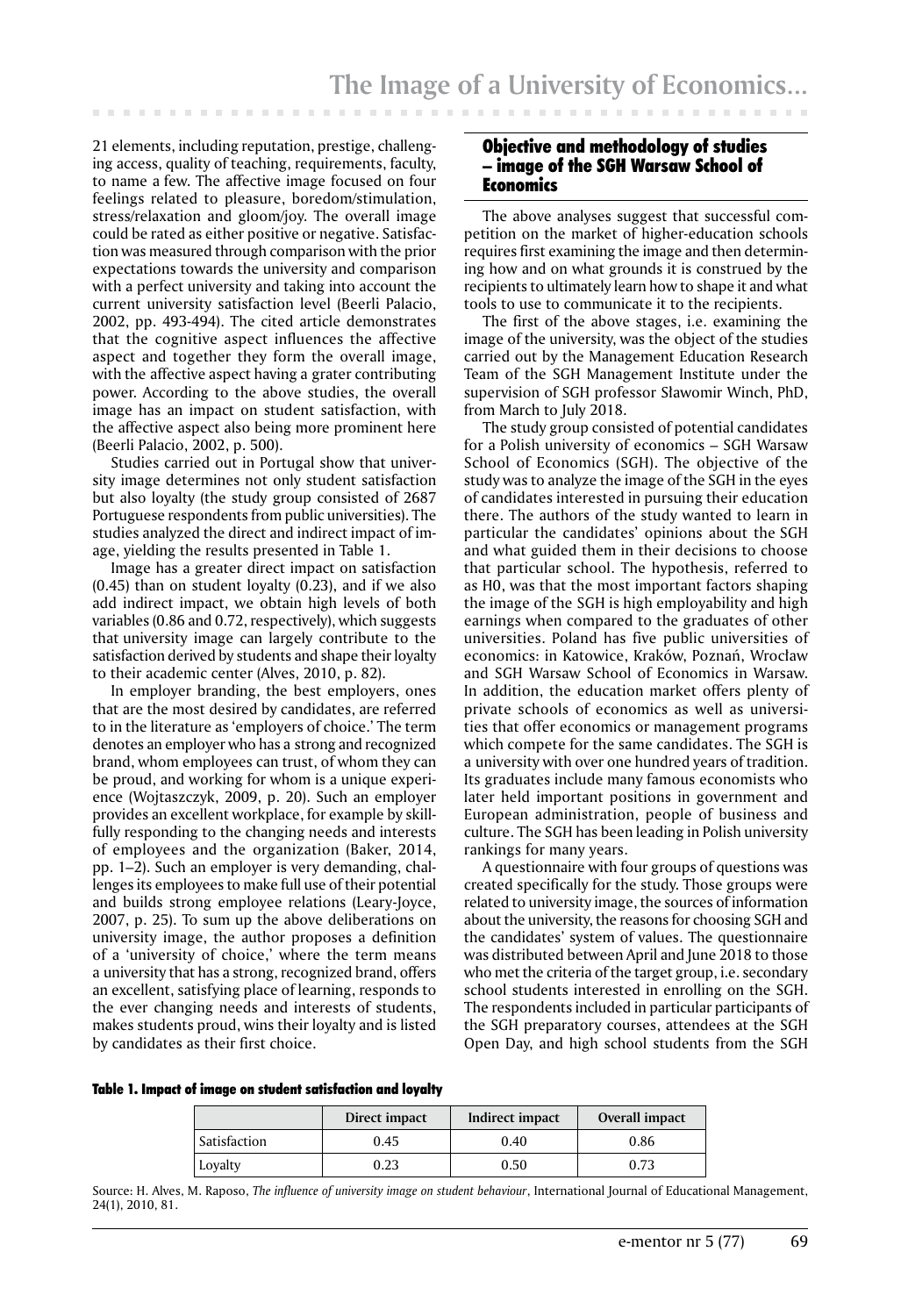Academic Class Programme.1 A total of 433 properly filled out surveys were obtained. Since sample selection was targeted and the group is not representative, the results cannot be applied to the whole community. Still, since the study group was relatively large, preliminary conclusions regarding the trends among university candidates can be identified.

49% of the study group were women and 47% were men (4% gave no details in this respect). The majority of the respondents were born in 1999 (47%), 18% were born in 2000, and 13% in 2001 (17% did not answer the question). The questionnaires were filled out by high school students from big cities (a population of over 1 million – 25%; from 500,000 to 1 million – 16%) as well as medium-sized cities and small towns (from 100,000 to 500,000 – 24%; from 10,000 to 50,000 – 25%; below 10,000 – 3%). Only 2.5% of the respondents lived in villages.

#### Image of the SGH emerging from the study results

In the initial part of the study, the respondents were asked to finish the sentence 'The SGH Warsaw School of Economics is...' any way they wanted to, which was to check their general associations with the analyzed school.

A great majority gave an answer suggesting that they saw the SGH as Poland's top university of economics. The second most common answer involved

development possibilities – the SGH was perceived as a school offering considerable opportunities, especially in terms of finding a good job. Examples of the respondents' statements: *the best university of economics in Poland, where students have good career prospect*s (survey 86); *a school that can produce good, entrepreneurial people* (survey 104); *a university of economics whose graduates find employment, which cannot be said about 90% of such universities in Poland* (survey 111). Many statements addressed the prestige of the university, e.g., *the university has good opinions in the country and is recognized by employers* (survey 90); *a prestigious university that offers good prospects for the future* (survey 101).

The study also checked to what extent the respondents agreed with opinions about the SGH suggested by the authors of the survey. In their responses, the survey participants used a five-level Likert scale, rating their opinions from 'Strongly disagree' (1) to 'Strongly agree' (5). The suggested opinions with the percentage distribution of 'Agree' and 'Strongly agree' responses are presented in Table 2 in decreasing order.

Three statements with which the respondents agree the most are: 'The SGH is the best university of economics in Poland' (83.6% – aggregate 'Agree' and 'Strongly agree' answers, taking into account the 'I don't know' answers), 'You can meet a lot of interesting people at the SGH' (79.4%) and 'SGH graduates positively stand out against other job candidates' (76%). So, the leading position of the SGH against other universities of economics and in relation to the

|  |  |  |  |  |  |  |  | Table 2. Opinions about the SGH in the eyes of university candidates |
|--|--|--|--|--|--|--|--|----------------------------------------------------------------------|
|--|--|--|--|--|--|--|--|----------------------------------------------------------------------|

|                                                                                           | 'Agree' and<br>'Strongly agree' | Arithmetic<br>mean |
|-------------------------------------------------------------------------------------------|---------------------------------|--------------------|
| The SGH is the best university of economics in Poland (W3)                                | 83.6%                           | 4.56               |
| You can meet a lot of interesting people at the SGH (W2)                                  | 79.4%                           | 4.33               |
| SGH graduates positively stand out against other job candidates (W11)                     | 76.0%                           | 4.41               |
| The university is a place where you can pursue your interests $(W1)$                      | 72.3%                           | 4.28               |
| The SGH develops practical skills (W9)                                                    | 72.1%                           | 4.26               |
| The SGH guarantees that you will learn foreign languages (W15)                            | 71.3%                           | 4.35               |
| The SGH is an innovative school (W10)                                                     | 61.7%                           | 4.14               |
| The SGH hires prominent business practitioners (W6)                                       | 57.9%                           | 4.38               |
| The school makes it possible to balance work and study (W13)                              | 57.5%                           | 4.18               |
| The SGH is one of Europe's leading universities (W4)                                      | 49.8%                           | 3.86               |
| The SGH hires prominent scientists (W5)                                                   | 45.5%                           | 4.30               |
| It is hard to get in the SGH, but it is easy to get through (W14)                         | 41.3%                           | 3.96               |
| The SGH sets new trends in economics (W8)                                                 | 37.4%                           | 4.14               |
| The SGH sets new trends in business (W7)                                                  | 36.5%                           | 4.15               |
| The university is associated with the rat race (a materialistic approach to life) $(W12)$ | 20.8%                           | 3.36               |

Source: author's own work.

. . . . . . . . .

<sup>1</sup> The SGH Academic Classes are selected classes in several dozen high schools in Poland that work with the SGH to introduce high school students to the academic world through joint classes with the participation of the university faculty (both at school and at SGH), implementation of various projects and organization of university tours.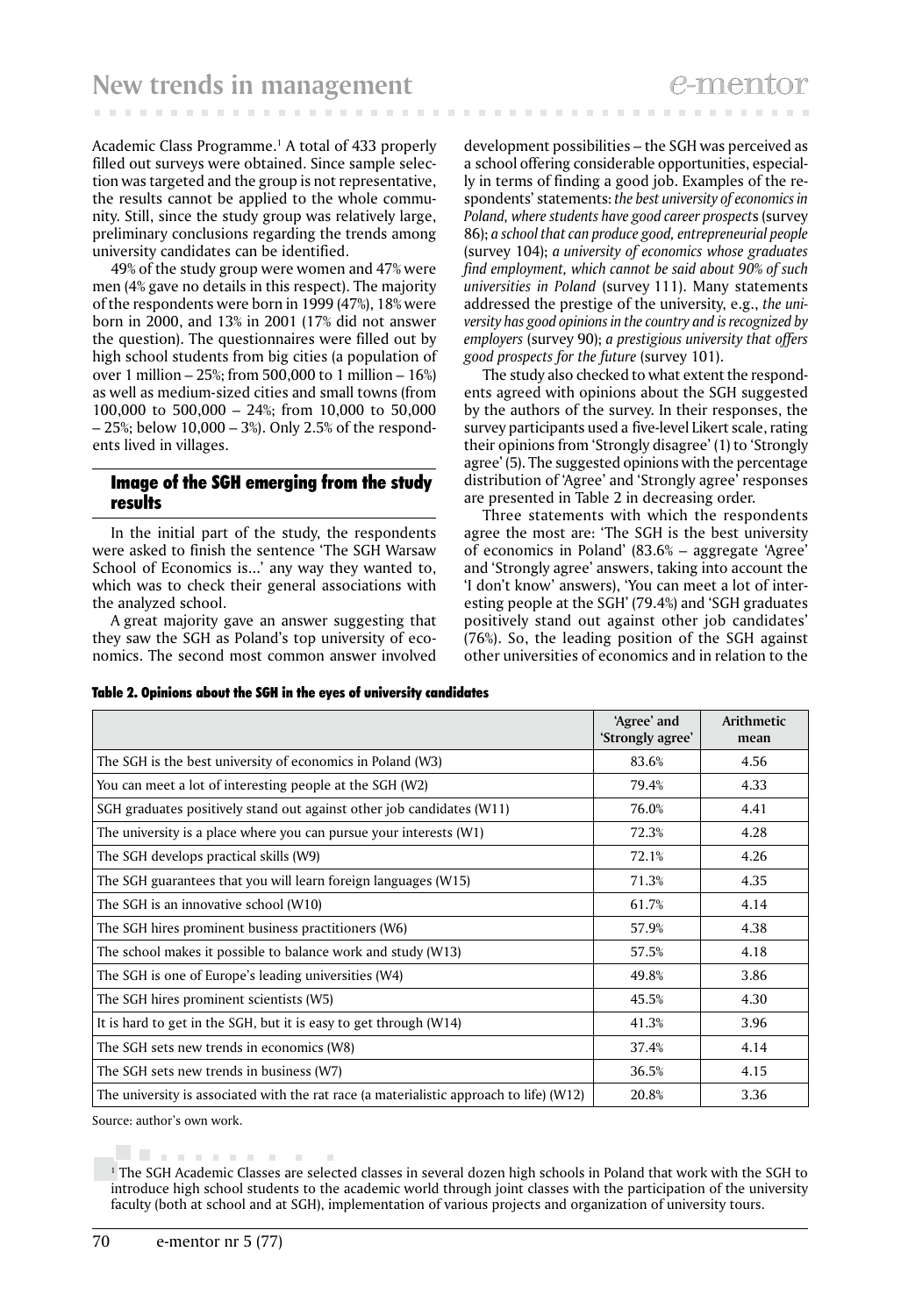labor market was mentioned again. A new appreciated variable is that the SGH offers opportunities to meet interesting people who may be highly valuable to the candidates in terms of their future career or friendship.

Respondents were also asked to specify which of the above opinions (W1-W15) was the most important to them. The most popular answer was W11, about standing out in the labor market (17.6%), followed by W3 – describing the SGH as the best university of economics in Poland (15.9% of responses).

The researchers also checked what were the contributing factors for choosing the SGH. The proposed factors along with the percentage distribution of 'Agree' and 'Strongly agree' answers are presented in Table 3 in decreasing order.

The following three factors were the most often confirmed by the respondents: 'High earnings after graduation' (94% – aggregate 'Agree' and 'Strongly agree' answers, taking into account the 'I don't know' answers), 'High earnings after graduation (91.2%) and 'High prestige of the SGH' (85%). For this question, the respondents were also asked to specify the one factor they found to be the most important. As many as 31.9% mentioned 'High earnings after graduation'. 'Employability' came second, with 29.1%. The presented percentage distributions confirmed the H0 hypothesis. However, other variables also may have contributed significantly and only a factor analysis could reveal the power of their impact on the dependent variable, i.e., the image of the SGH. A factor analysis assumes that there is a correlation between the dependent (actual) variable and independent variables – factors (Marcinkowska, Mider, 2013, pp. 339-359). The factor analysis involved the 15 variables discussed above: W1-W15.

Tests were conducted to verify the properties of the variables for the factor analysis: KMO measure (0.884), Bartlett's sphericity test ( $\chi^2$  (105) = 2293.402, p<0.001), determinant of the correlation matrix (0.005). Ten variables ultimately qualified for the factor model and they served as the basis for identifying five independent factors. Their structure explains about 78% of the total variance of the original set of variables. For the first of the factors, two variables – 'Setting new trends in business' and 'Setting new trends in economics' – explained 18% of variance from the SGH image. For the second one, factor analysis identified two other variables: 'Hiring prominent scientists' and 'Hiring prominent practitioners' (17% of the variance to be explained). The third factor is 'Pursing your interests' (16%). The fourth factor emphasizes the 'Practical dimension of the skills' (15%), and the fifth one – 'Balance of work and study' (12%). So, the original hypothesis should be supplemented with the following additional statement: 'Standing out in the labor market' and 'High earnings after graduation' are the most important reasons for enrolling on the SGH but candidates are searching for ways to achieve such goals. They see them in the opportunities offered by a university that sets new trends in business and eco-

nomics, which were identified as variables in the factor analysis. Therefore, they combine the instrumental value of the education offered by the SGH (well-paid job) with knowledge-related values (learning about new trends in economics and in business).

The results differ from the studies quoted in the article, which list university reputation and tradition as the main factors determining the perception and choice of a university by the candidates (Oczachowska, 2006), although they do refer to the significance of the university's position against its competition and to the teaching level (Ryńca & Miśko, 2016). Curiously enough, the results are much closer to those obtained in a study involving 3652 students from the Wrocław University of Science and Technology, for whom the group of factors including 'future prospects' was of primary importance. The group included expectations related to future employment and to the attainable earnings (Gąsiorowska, 2004).

#### Conclusions

In the increasingly competitive European market of higher-education schools, the role of building and sustaining an appropriate image in the eyes of a wide range of stakeholder groups is gaining importance. The study helps explore the main factors determining how universities are perceived by university candidates. Study results show how important it is for the educational offer to be tied to the labor market and the future career of the candidates, and the factor analysis also adds the element of setting new trends in economics and business. The analyzed foreign studies signal that effective activities in the area of image-building may help a university not only attract the top candidates but also maintain a high level of satisfaction and loyalty among its students. Drawing from employer branding and from the 'employer of choice notion,' the author developed an original definition of a 'university of choice.'

Research regarding university image should be continued, for instance due to its practical implications. The future analyses in this area may focus on: differences between the image construed by students before enrolling and after graduation; comparisons between the image in the eyes of candidates for various specialties (e.g., universities of technology, economics, other); comparisons between the image from the perspective of various groups of stakeholders connected with the university; researching image-building tools and their effectiveness.

#### **References**

Alves, H., Raposo, M. (2010). The influence of university image on student behaviour, *International Journal of Educational Management*, *24*(1), 73–85. DOI: 10.1108/09 513541011013060

Arpan, L.M., Raney, A.A., Zivnuska, S. (2003). A cognitive approach to understanding university image, *Corporate Communications: An International Journal*, *8*(2), 97–113. DOI: 10.1108/1356328031047535